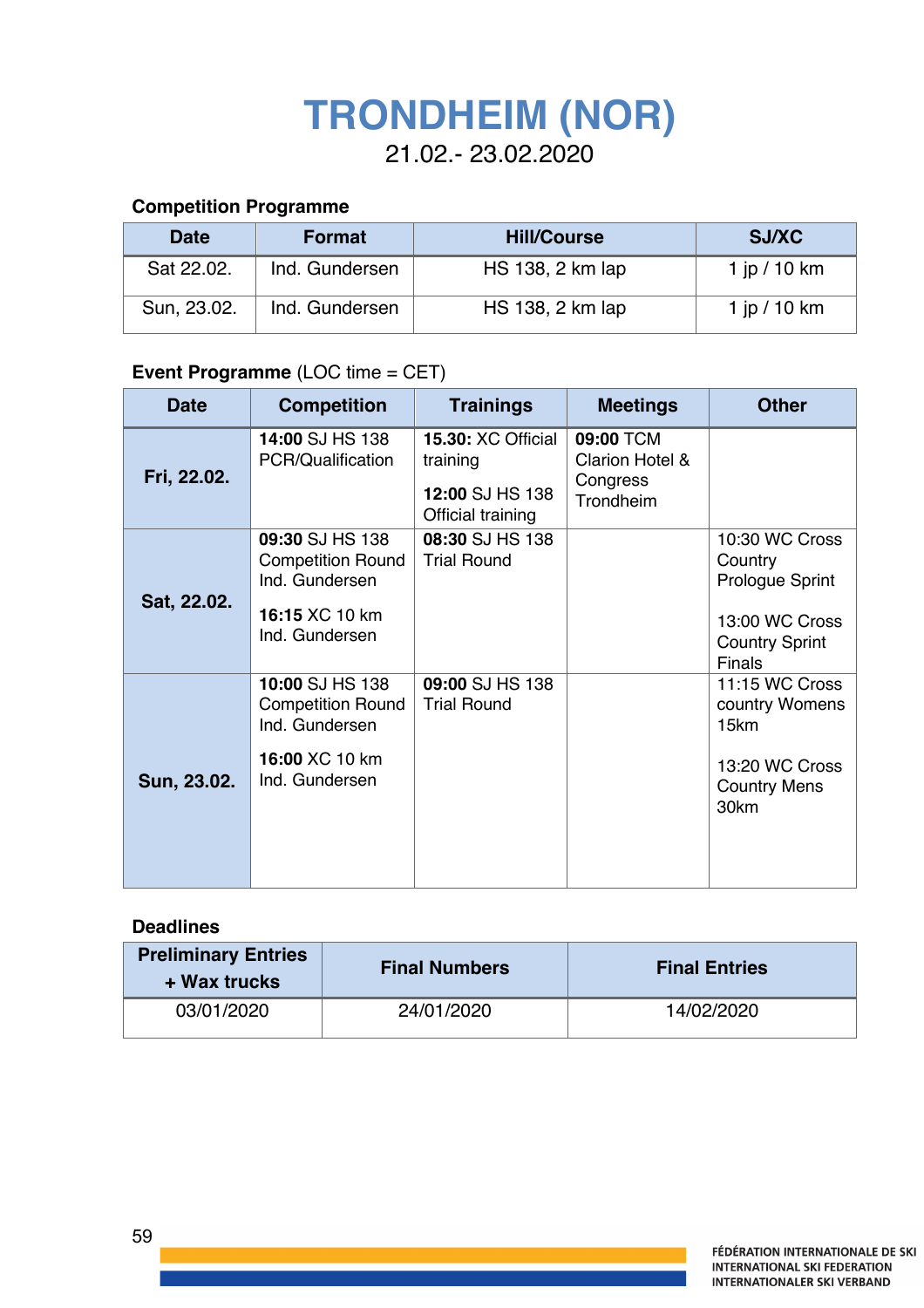# **Spectator Information**

Tickets Available at www.wctrondheim.org from 01.12.2019 Ticket Prices 50,- NOK/ for kids and 200,-/300,- NOK for adults. Accommodation http://visittrondheim.no/ Spectator Parking Spectator Parking Spectator Parking Spectator Parking Spectator Parking Spectator Business C city centre to the venue Catering Catering Catering Catering Catering Catering Catering Catering Catering Catering Catering Catering Catering Catering Catering Catering Catering Catering Catering Catering Catering Catering Catering Catering Cateri options on location. No alcohol is sold in the venue.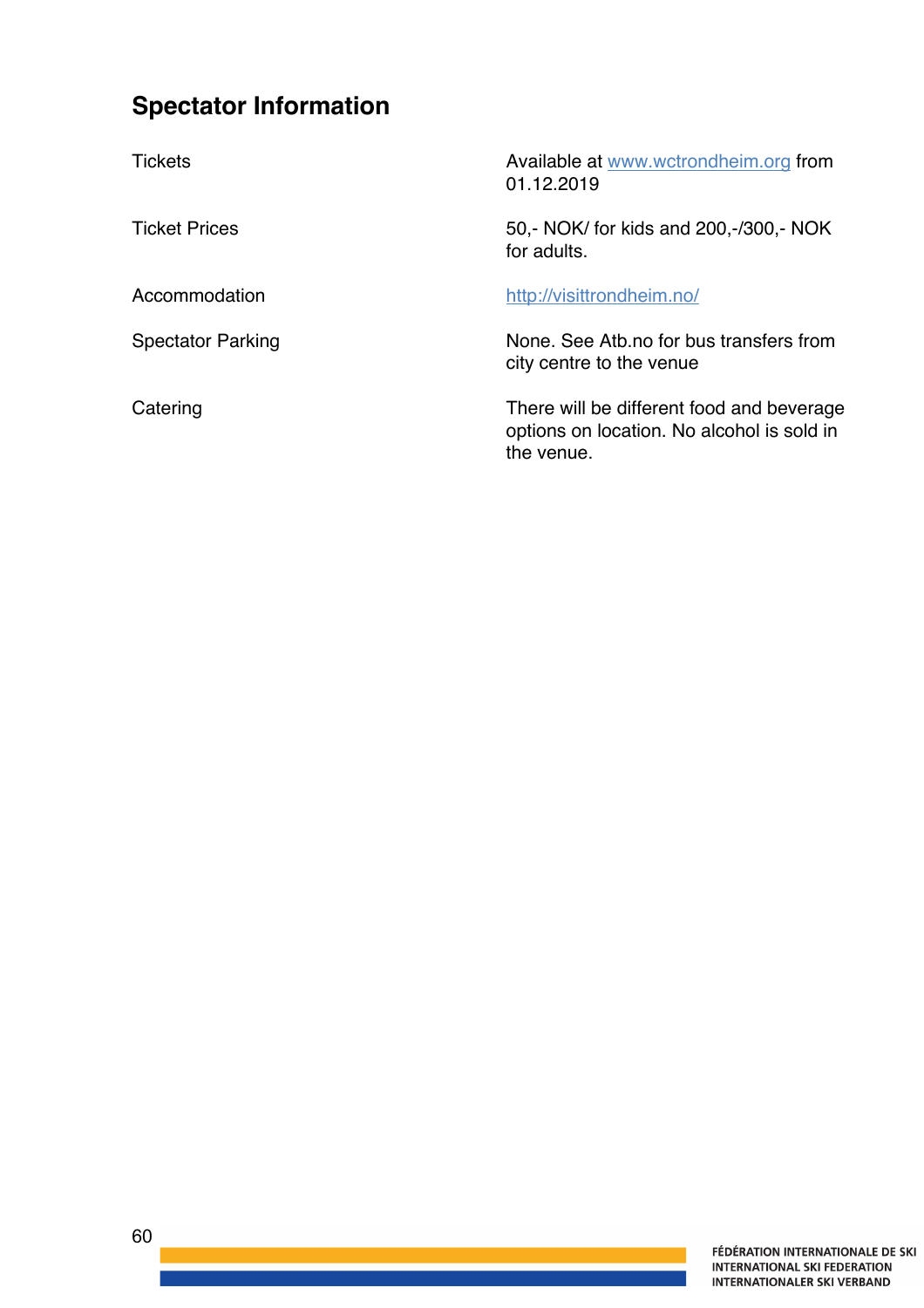# **Organising Committee**

| <b>OC President</b>          | Erik Andresen<br>+47 91824644<br>erik.andresen@skiforbundet.no        |
|------------------------------|-----------------------------------------------------------------------|
| Supervisor                   | <b>Bjørn Morseth</b><br>+47 99767216<br>bjorn.morseth@wctrondheim.org |
| <b>Chief of Competition</b>  | <b>Rune Sørli</b><br>+47 92620202<br><u>rusorli@gmail.com</u>         |
| <b>Race Office</b>           | <b>Gunnveig Nergaard</b><br>wctrondheim@wctrondheim.org               |
| <b>Accommodation Office</b>  | <b>Gunnveig Nergaard</b><br>wctrondheim@wctrondheim.org               |
| <b>Financial Office</b>      | Kjellrun Sporild<br>wctrondheim@wctrondheim.org                       |
| <b>Transportation Office</b> | Per Inge Aagård<br>transport@wctrondheim.org                          |
| <b>Wax Cabins</b>            | <b>Bjørn Morseth</b><br>bjorn.morseth@wctrondheim.org                 |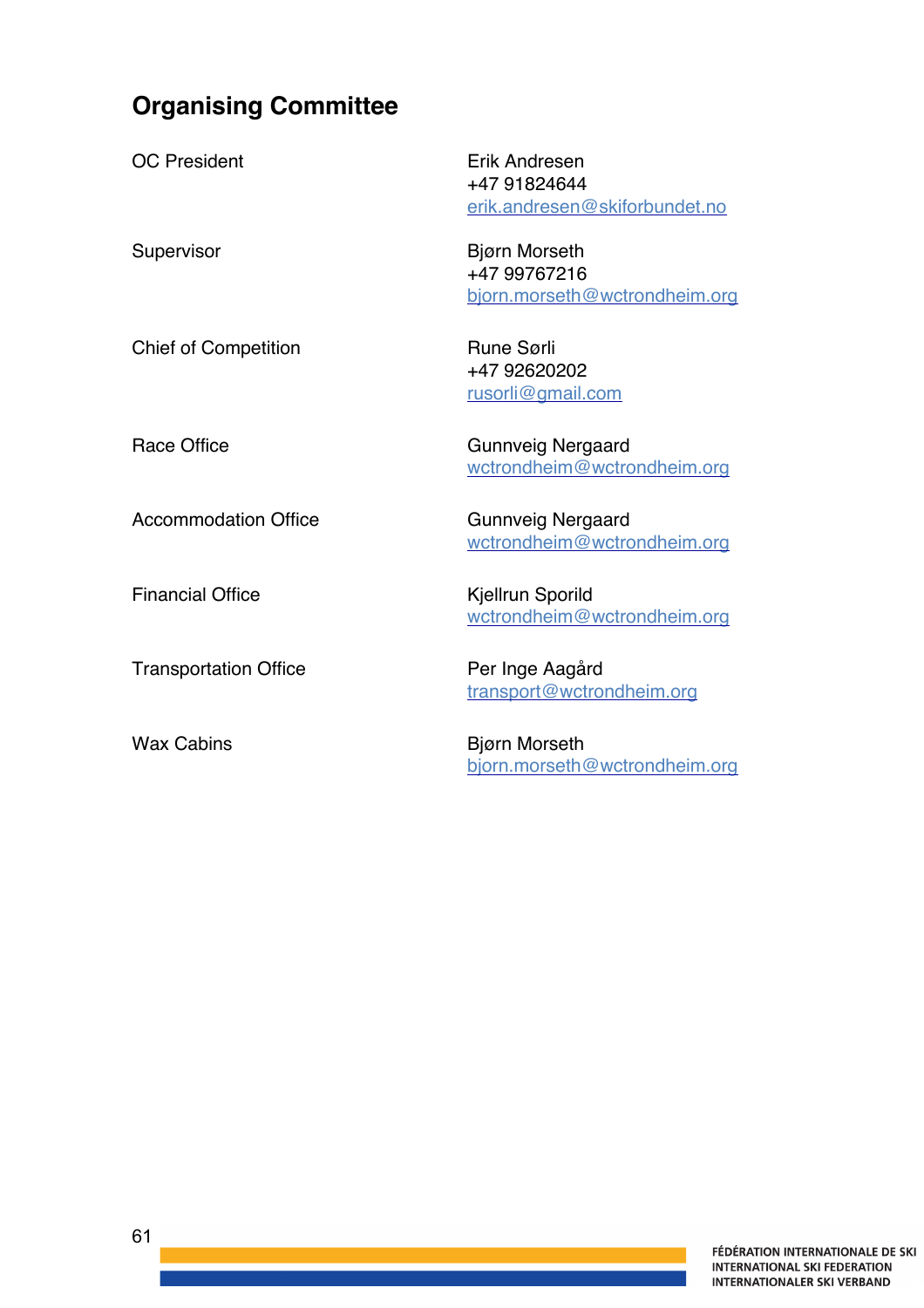# **Team Information**

# **1. Accreditation**

- Accreditation will be prepared according to the entries in the FIS Online Entry System
- Requests for additional accreditation must be sent to accreditation@wctrondheim.org
- Accreditations for the teams and FIS officials will be handed out in the race office at Clarion Hotel & Congress Trondheim. Others can pick up the accreditations at the accreditation office at the venue.
- **FIS Family tickets:** Athletes can request FIS Family Tickets (max 2 per competing athlete for each competition) from the organisers using this link: https://docs.google.com/spreadsheets/d/13n33QlUlGReSE2Cd7tkpm043uvhAa J0UEAasXk--z2c/edit?usp=sharing

# **2. Race Office**

- Located at Clarion Hotel & Congress Trondheim **Opening Times:** 09.00-20.00
- There will be an additional Race Office at the venue: **Opening Times:** 09.00-17.00 on both days.

### **3. Accommodation**

- Booking according the FIS Rules via FIS Online registration system
- Teams and FIS officials will stay at Clarion Hotel & Congress Trondheim https://www.nordicchoicehotels.no/hotell/norge/trondheim/clarion-hoteltrondheim/
- Prices are according to ICR max prizes. Please contact wctrondheim@wctrondheim.org for other options.
- Make sure to specify if you need a late checkout. Normal checkout is at 12.00 am.

# **4. Catering**

• **Lunch Service:** To reduce food waste, please inform the OC where you plan to take your lunch. List your preferences (with Nation, "NC" and the amount of people eating) here: https://docs.google.com/spreadsheets/d/1rxNbAraHFXPtqMvzcSAQ4IL5uELTuj asAG5nNf54x-I/edit?usp=sharing

# **5. Transport**

- **Official airport:** Trondheim Lufthavn Vaernes
- Airport shuttle services will be arranged by the OC. Please specify your arrival time in the online registration system!
- **Shuttle service:** The shuttle service procedure will be announced at TCM and can be booked at the race office.

### **6. Payments**

62

• **Financial office:** Located at the race office at Clarion Hotel & Congress Trondheim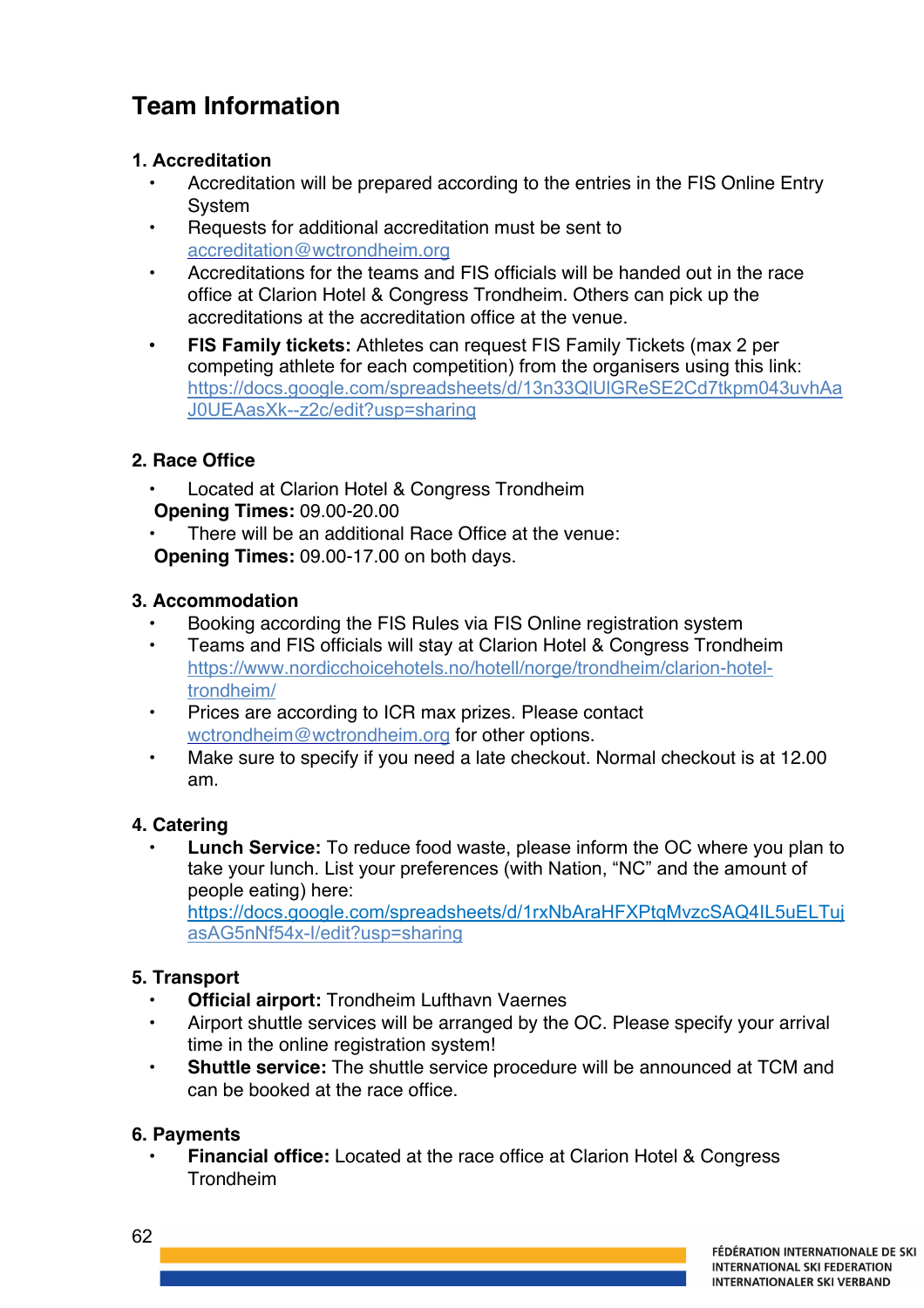- **Accommodation costs:** According to the ICR
- **Carrying costs/Reimbursement:** Reimbursement and Prize Money will be transferred by bank shortly after the competition

### **7. Waxing Facilities**

- Due to construction in the area, we will use the same wax cabins for both SJ and XC.
- **Key pick up:** at the two Sub-Race Offices at the venue (at the jumping hill & in the XC stadium)
- **Wax trucks:** Teams arriving with trucks must inform the OC **before 03/01/2020.**

To do so, **please fill out this form** (NC is on the second page, rider below) https://docs.google.com/spreadsheets/d/1DHfXxlcDyLXQ90ODhkGLt5HIA7\_Uf 7BK9PRn1QKb188/edit?usp=sharing

# **8. Radio Equipment Regulations**

• The import, export and the operation of radio equipment in Norway is regulated by national law. Permits for the use of radio transmission equipment must be requested according to national specifications. Information: www.npt.no

# **9. Visa Regulations**

- Remember that citizens of some countries will need visa for visiting Norway. Please check with your embassy if you need a visa to enter Norway.
- For an official letter of invitation, please send a request to the Race Office: wctrondheim@wctrondheim.org

### **10. Prize money and taxes**

- The current Norwegian **tax rate** for non-resident athletes is 15%.
- Tax will be deducted by the OC according to the Norwegian *Foreign Artist Taxation Act,* and taxes will be paid by the OC according to the regular tax legislation in Norway. Due to a special tax convention between Norway and USA and Russia, income tax will not be deducted by the OC – "the income shall be taxable only in the State of which the sportsman is a resident".
- The athlete may contact the International Tax Collection Authority skattvest@skatteetaten.no for a certificate confirming that the tax has been paid in Norway.
- Each athlete is responsible to inform the OC of their account and personal data, plus a copy of their passport! To do so, please fill out the Prize Money form on the FIS website and send it to wctrondheim@wctrondheim.org

## **11. Media & Communications**

www.wctrondheim.org https://www.facebook.com/worldcuptrondheim https://twitter.com/FISWCTrondheim https://www.instagram.com/wctrondheim/ #wctrondheim